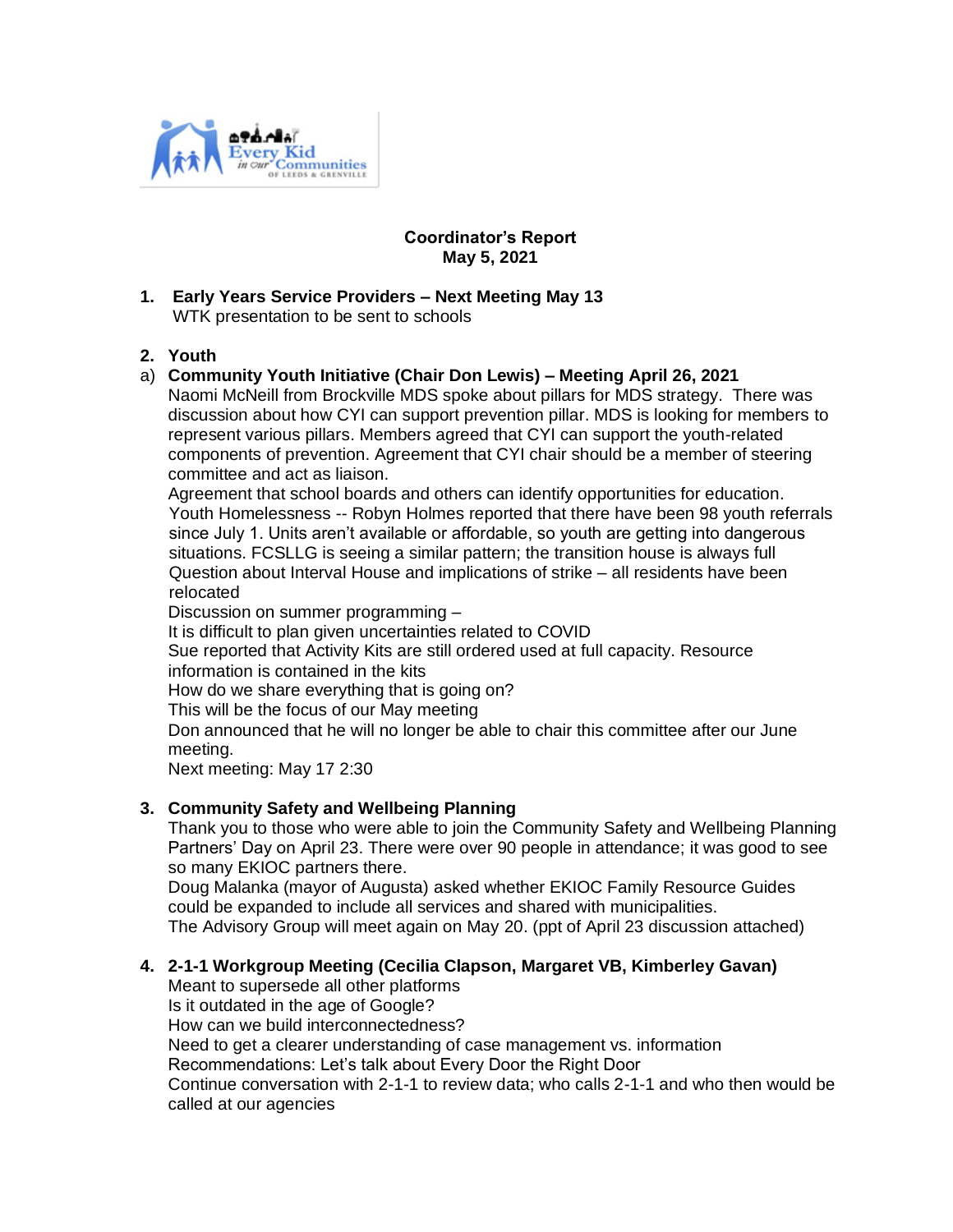Need many tools to reach families Next Steps: Conversation on paid navigators – what agencies have them; where are the gaps Invite 2-1-1 to continue the conversation

**5. Data Group**

Expressions of interest from CAS and EEC. Goal is to engage Robert Fulton to prepare a data story. Need to secure a source of funding. **Please let me know if you or staff member are interested in participating.**

- **6. Equity, Diversity, Inclusion** Planning April 28 Over 40 in attendance. Cesar left us with 2 questions: **What are the grey areas and elephants in the rooms in your institution/workplace? What does your organization AND COMMUNITY need to be more E.D.I. centered? How can I (Cesar) help but more importantly, HOW CAN YOU HELP?**
- **7. Health Unit Vaccination Plan – link [https://healthunit.org/wp-content/uploads/COVID-](https://healthunit.org/wp-content/uploads/COVID-19_Vaccine_Distribution_Plan.pdf)[19\\_Vaccine\\_Distribution\\_Plan.pdf](https://healthunit.org/wp-content/uploads/COVID-19_Vaccine_Distribution_Plan.pdf)**
- **8. Asset Builders Recognition – (Michael Stanley, Jim Mulville, Michelle Neville)** Decision to go ahead with Asset Builders event. Nominations by May 19; Virtual Event June 16 Please distribute and promote widely! There will be a component of recognition of teams/collaboration Post-event reaching out to nominees—this is our neighbourhood – who else contributes?
- **9. Using the F Framework – April 15 and 30**

April 15 meeting focussed on possible alignment with Signs of Safety Framework that is used by FCS agencies.

CANChild representative commented that F words are not used instead of other things; they bring the concepts to life… talk about what kids CAN do.

A holistic, family-centre approach

Framework for inter-professional collaboration

April 30 meeting carried the conversation further. Talked about links to solution focused coaching and appreciative inquiry. F Words can be adopted to and integrated with any current stage of families.

Caution that Ministries/funders often look for deficit-based narrative.

Decision to create videos that will demonstrate how Framework can be used. Plans for a fall gathering with CANChild

**10. Meetings (a number yet to be confirmed) May 5—Lead Table 9:30-11:30 May 12 – Youth Mental Health Awareness Working Group 3-4 May 13—Early Years Service Providers 1:30 – 3**